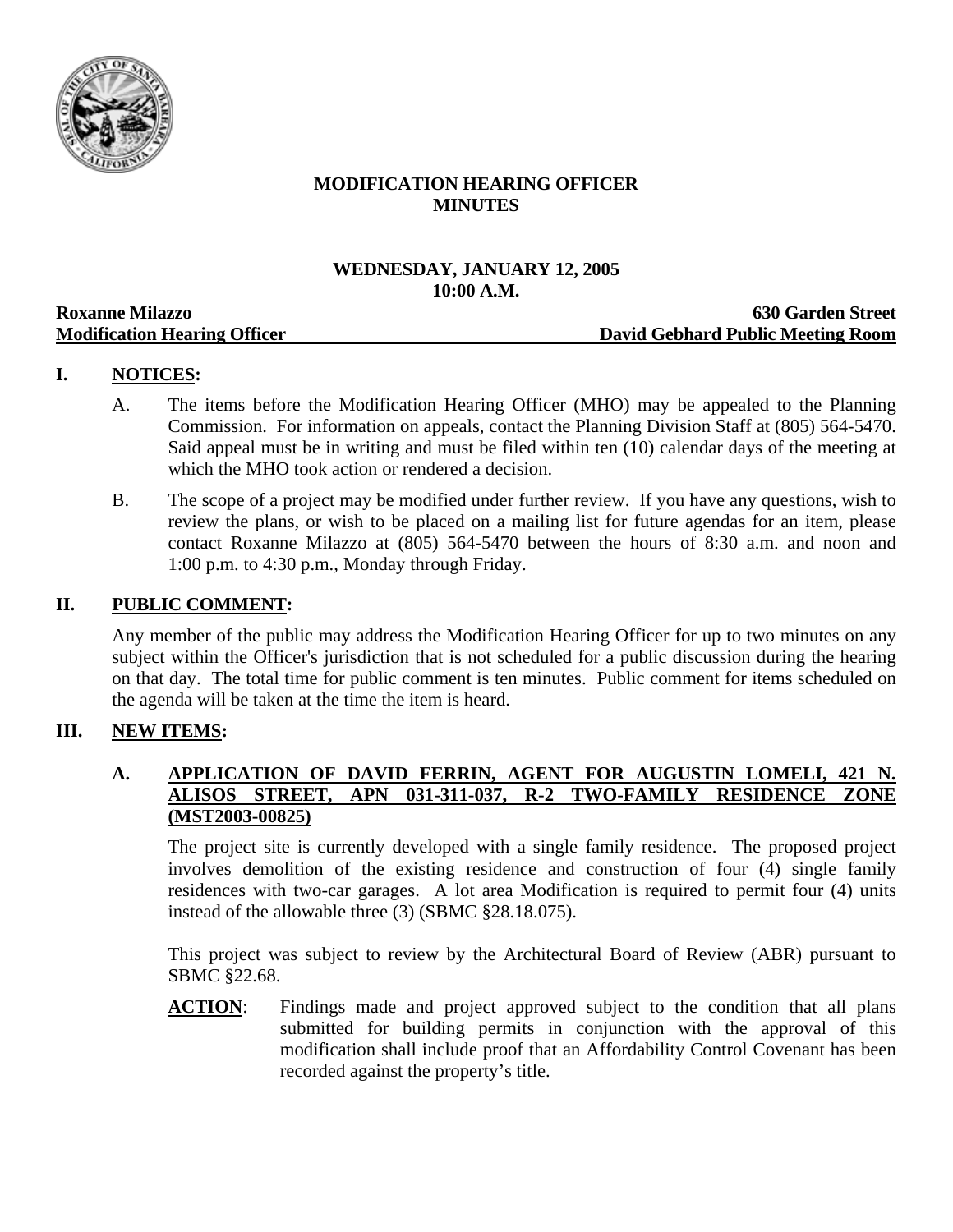# **B. APPLICATION OF VADIM HSU, AGENT FOR ROBERT & BARBARA IRVINE, 3101 CALLE CEDRO, APN 053-271-003, E-3 ONE-FAMILY RESIDENCE/SD-2 SPECIAL DISTRICT OVERLAY ZONES (MST2004-00796)**

The project site is located on the corner of Calle Cedro and Argonne Circle. Current development on site consists of a single family residence. The proposed project involves the addition of a two-car garage, laundry, powder room and entry porch. A Modification is required to permit the garage and entry porch to be located within the required twenty-foot (20') front yard setback facing Argonne Circle.

A letter of opposition from Vonnie and Gregory Kunysz was read for the record.

- **ACTION:** Findings made and project approved subject to the condition that all plans submitted for building permits in conjunction with the approval of this modification shall show/include:
	- 1. All new construction observing a minimum nineteen-foot (19') front yard setback off of Argonne Circle.
	- 2. A six-foot (6') high plaster wall, located a minimum of ten-feet (10') back along both front lot lines, with revisions as required by SBMC§28.87.170(3).
	- 3. A design as represented as Option No. 3 on Sheet A-3.0.

# **C. APPLICATION OF ON DESIGN, AGENT FOR JANE WOODHEAD, 438 EL CIELTO, APN 021-073-011, A-1 ONE-FAMILY RESIDENCE ZONE (MST2004-00845)**

The project site is currently developed with a single family residence, two-car garage, and a detached 225 square foot accessory structure. The proposed project involves a new trellis and a thirty (30) square foot addition to the accessory structure. A Modification is required to permit an expansion to accessory space currently located in a front yard (SBMC §28.87.160).

- **ACTION**: Findings made and project approved subject to the condition that all plans submitted for building permits in conjunction with the approval of this modification shall show:
	- 1. A maximum of thirty square-feet being added to the cabana.
	- 2. Removal of the exterior wall (located at the west end), refrigerator, and dishwasher.
	- 3. Maximum dimensions for the bar sink being shown as twelve inch by twelve inch  $(12" X 12")$

Prior to issuance of any building permits in conjunction with the approval of this modification, the owner(s) shall record a Zoning Compliance Declaration.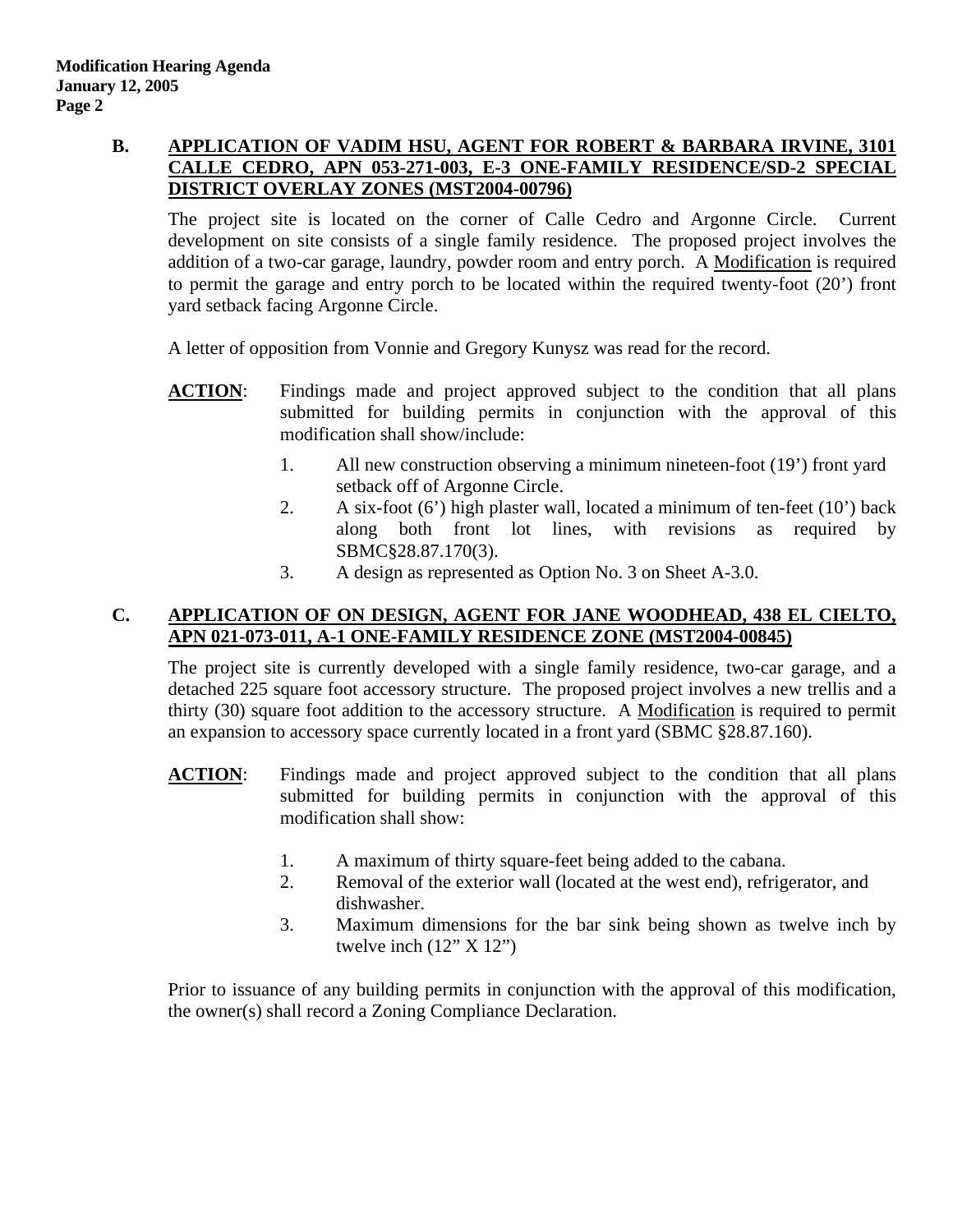### **D. APPLICATION OF ERROL JAHNKE & MARILYNN JORGENSEN, 232 E. LOS OLIVOS STREET, APN 025-252-002, E-1 ONE-FAMILY RESIDENCE ZONE (MST2004-00830)**

The project site is located on the corner of Los Olivos and Garden Streets. Current development on site consists of a single family residence and two-car garage. The proposed project involves the replacement of an iron gate, located on the front lot line facing Los Olivos, with a wooden one. A Modification is required to permit the gate to exceed the maximum allowable height of three and one half feet  $(3\frac{1}{2})$  when located within  $(10)$  ten-feet of a front lot line (SBMC §28.87.170).

Project continued indefinitely at the applicant's request.

# **E. APPLICATION OF MANUEL CONTRERAS, AGENT FOR ENRIQUE & LETICIA GODINEZ, 514 W. ARRELLAGA STREET APN 043-223-018, R-3 MULTIPLE FAMILY RESIDENCE ZONE (MST2002-00758)**

The project site is currently developed with a single-family residence and detached one-car garage. The proposed project involves demolition of the existing garage, and construction of a second residence for the site. Two covered and two uncovered parking spaces are proposed. A Modification is required to permit the uncovered parking spaces and the new garage to be located within the required six-foot (6') interior and ten-foot (10') rear yard setbacks respectively (SBMC §28.21.060).

This project was subject to review by the Architectural Board of Review (ABR) pursuant to SBMC §22.68.

**ACTION**: Findings made and project approved subject to the condition that all plans submitted for building permits in conjunction with the approval of this modification shall show the garage observing a minimum three-foot (3') rear yard setback.

### **F APPLICATION OF DESIGN SYSTEMS, AGENT FOR PATRICIA BIXLER, 7 MORADA LANE, APN 055-120-022, A-1 ONE-FAMILY RESIDENCE ZONE (MST2004-00833)**

The project site is located on the corner of Morada Lane and Foothill Road. Current development on site consists of a single family residence and garage. The proposed project involves a noise and privacy wall along both property frontages. A Modification is required for the entry gates and pillars to be located within twenty-feet (20') of the front lot line facing Morada Lane (SBMC §28.87.170).